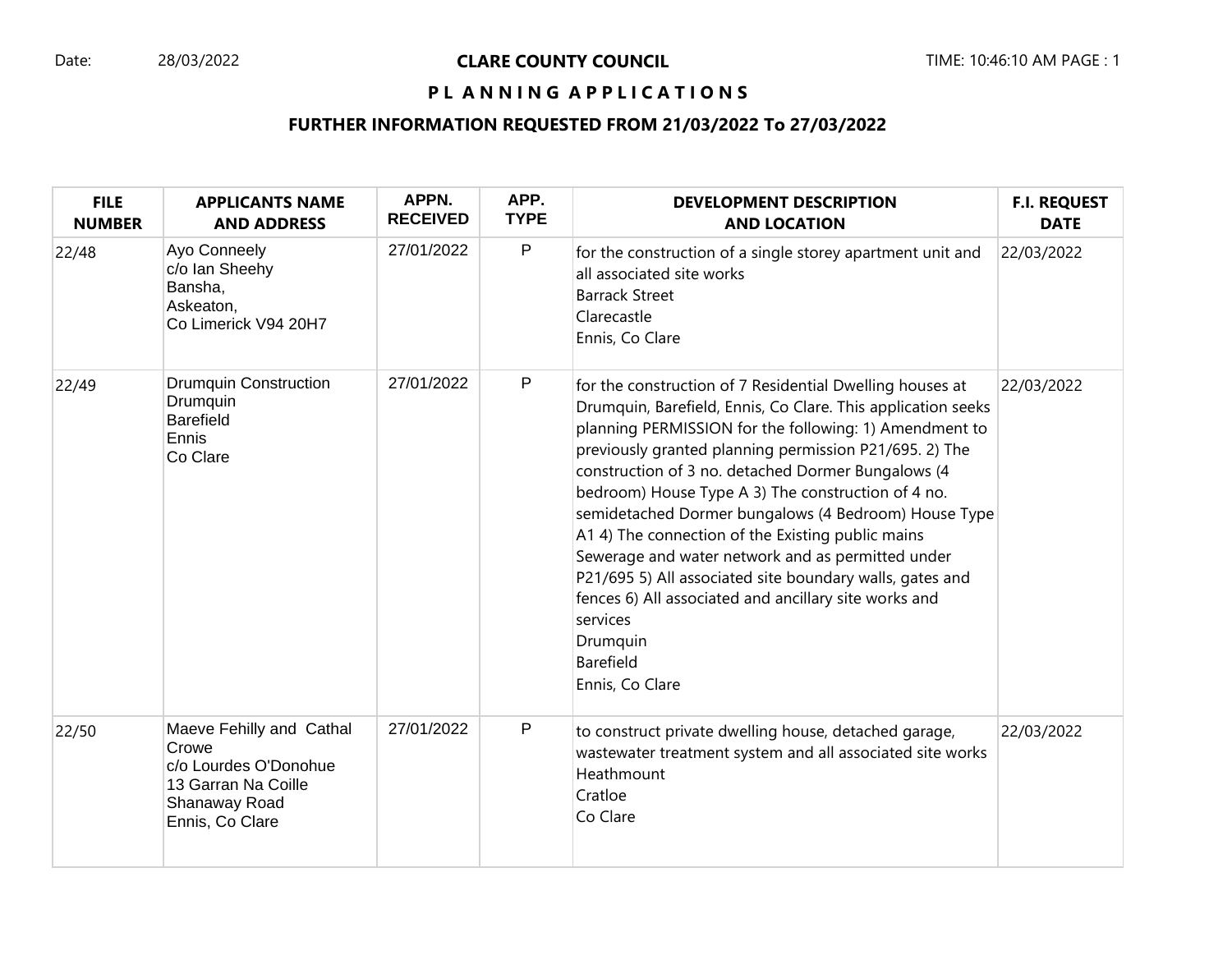## PL ANNING APPLICATIONS

### **FURTHER INFORMATION REQUESTED FROM 21/03/2022 To 27/03/2022**

| 22/52 | Gerard & Mary McGrath<br>c/o Project Design Building<br>Consultants<br>O Dea's Road<br>Kilrush<br>Co Clare V15 T286 | 27/01/2022 | P | to demolish existing workshop and replace it with a new<br>dwelling house with all necessary ancillary services<br>Circular Road<br>Kilkee<br>Co Clare                                                                                                                                                                                                                                                         | 22/03/2022 |
|-------|---------------------------------------------------------------------------------------------------------------------|------------|---|----------------------------------------------------------------------------------------------------------------------------------------------------------------------------------------------------------------------------------------------------------------------------------------------------------------------------------------------------------------------------------------------------------------|------------|
| 22/56 | Cyril McCormack<br>c/o Grasstec Ltd<br>One Creamery Square,<br>Newtownshandrum,<br>Charleville Co. Cork P56<br>C923 | 28/01/2022 | P | the development will consist of demolition of existing<br>derelict building and construction of a new milking<br>parlour, dairy, handling and drafting area, waiting yard and<br>underground slatted soiled water storage tank, erection of<br>a meal bin and water storage tank and dungstead with<br>underground effluent storage tank and all associated site<br>works<br>Creggaun<br>Kilfenora<br>Co Clare | 22/03/2022 |
| 22/57 | Grainne Mangan<br>c/o Aiden Fitzgerald<br>AF Engineering<br><b>Doolin</b><br>Co Clare                               | 28/01/2022 | P | for the development which will consist of a dwelling house 22/03/2022<br>and garage with proprietary wastewater treatment system<br>and percolation area together with ancillary site works<br>Cahercannavan<br>Kilmihil<br>Co Clare                                                                                                                                                                           |            |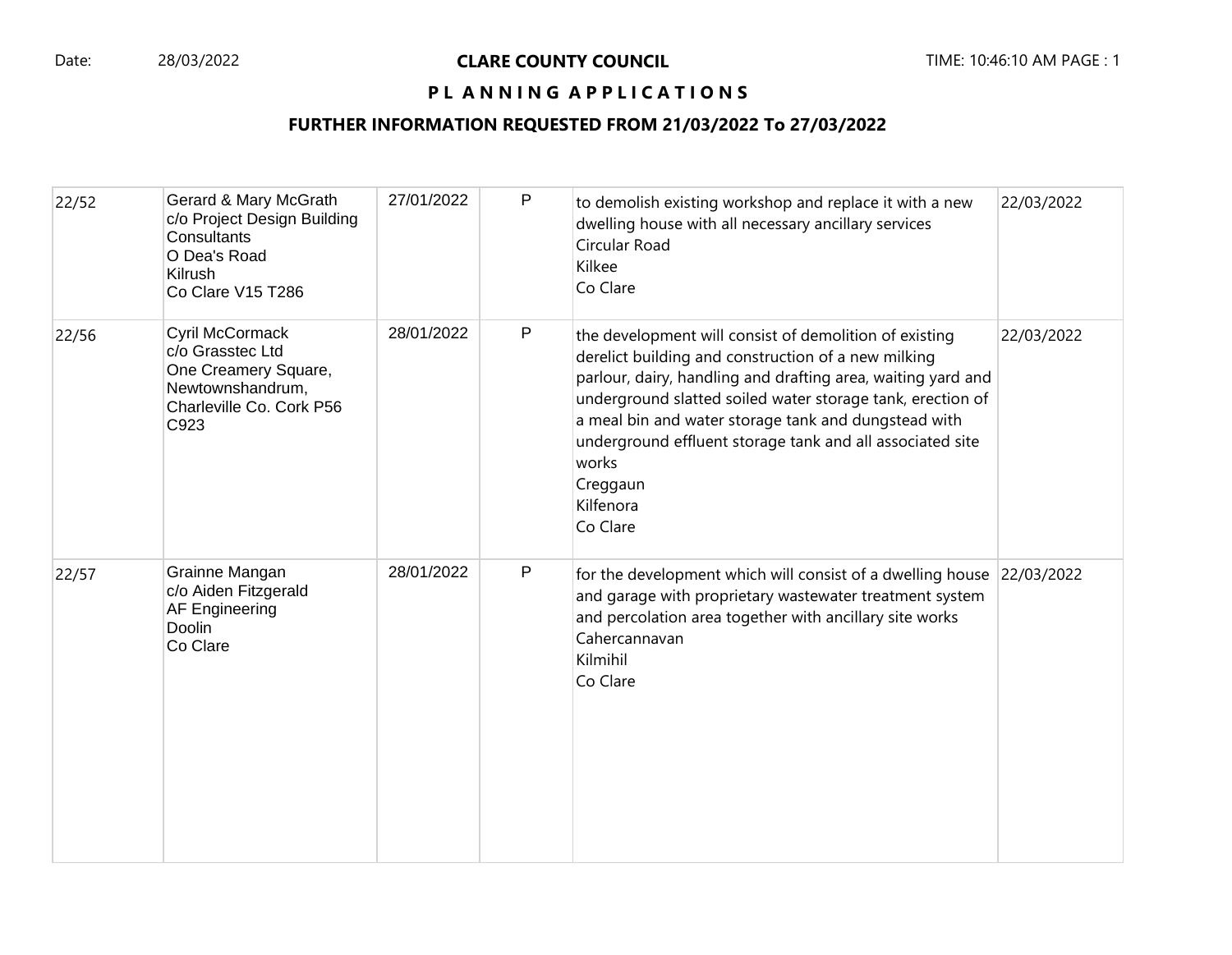### PL ANNING APPLICATIONS

### **FURTHER INFORMATION REQUESTED FROM 21/03/2022 To 27/03/2022**

| 22/59 | Datcha Construction Ltd<br>Arnold Leahy Architects Ltd<br>1 Crescent Villas,<br>O'Connell Avenue<br>Limerick | 28/01/2022 | P | for a development comprising of 41 no. residential units,<br>(13 no. detached houses, 10 no. semi-detached houses, 18<br>no. terrace houses) ancillary surface car parking, vehicular<br>and pedestrian access to the proposed development,<br>connection to existing public water supply; foul water<br>drainage services including the provision of surface water<br>attenuation an all associated site development and<br>landscape works<br>Quingardens<br>Quin<br>Co Clare | 23/03/2022 |
|-------|--------------------------------------------------------------------------------------------------------------|------------|---|---------------------------------------------------------------------------------------------------------------------------------------------------------------------------------------------------------------------------------------------------------------------------------------------------------------------------------------------------------------------------------------------------------------------------------------------------------------------------------|------------|
| 22/64 | Anne Hughes & Conor<br><b>McGrath</b><br>c/o Deirdre Foran Design<br>Lisdoonvarna<br>Co Clare<br>V95 YD50    | 01/02/2022 | P | to erect 6 no. Shepherd's Huts for the purpose of<br>overnight accommodation along with a Service Building,<br>install a wastewater treatment system & all other<br>associated site and ancillary works, using the existing<br>entrance<br>Teergonean<br>Doolin<br>Co Clare                                                                                                                                                                                                     | 25/03/2022 |

#### **\*\*\* CONTROL REPORT \*\*\***

- Approval : 0
- Extension of Duration : 0
	- Outline : 0
	- Permission : 8
	- Retention : 0